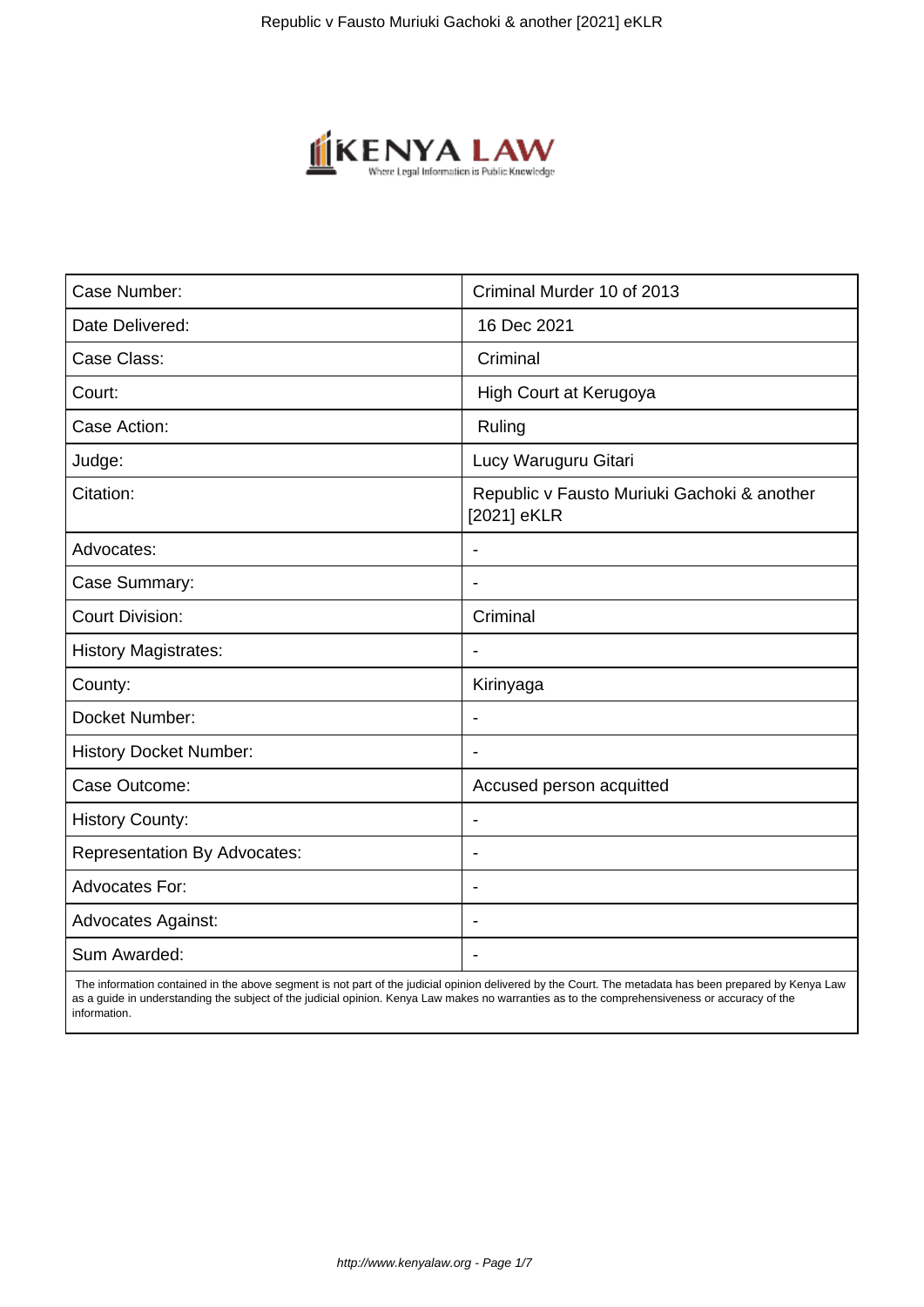## **REPUBLIC OF KENYA**

## **IN THE HIGH COURT OF KENYA AT KERUGOYA**

#### **CRIMINAL MURDER NO. 10 OF 2013**

|               | <b>STATE</b>            |
|---------------|-------------------------|
| <b>VERSUS</b> |                         |
|               |                         |
|               | 2 <sup>ND</sup> ACCUSED |
| <b>RULING</b> |                         |

#### **INTRODUCTION**

1. The First accused faces a charge of Murder contrary to section 203 as read with section 204 of the *Penal Code* (Cap 63) Laws of Kenya.

2. The particulars of offence are that, on the 3<sup>rd</sup> day of November, 2013 at Muchagara Trading Centre in Kirinyaga East District within Kirinyaga County jointly with others not before court unlawfully murdered Stephen Mwaniki Muchiri.

3. The 1st accused person pleaded not guilty to the charge and the prosecution presented 11 witnesses to support and prove its case.

#### **FACTS OF THE CASE**

4. On the  $3^{rd}$ .11.2013, the  $2^{nd}$  accused person in company of two men went to a local bar at Muchagara Trading Centre where they drank alcohol. The deceased who was previously married to the 2<sup>nd</sup> accused person also went to the bar roughly twenty minutes later and while there, requested the  $2^{nd}$  accused person to join him in his table. The  $2^{nd}$  accused person declined the offer and thereafter left the bar in company of two men. The following day, the body of the deceased was found lying down in a pool of blood next to the house of the  $2<sup>nd</sup>$  accused person. The 1<sup>st</sup> and  $2<sup>nd</sup>$  accused persons were thereafter arrested and beaten by the mob while the deceased body was thus taken to mortuary. The matter was investigated by the police who eventually charged the  $1<sup>st</sup>$  and  $2<sup>nd</sup>$  accused persons with the offence of murder.

In the course of the proceedings, the second accused pleaded guilty to the charge and was dealt with accordingly. This ruling therefore relates to the 1<sup>st</sup> accused Fausto Muriuki Gachoki. This is a ruling to determine whether the accused has a case to answer on the charge.

5. The 1<sup>st</sup> accused person filed submissions on no case to answer while the prosecution confirmed that they did not wish to make a response prompting the court to issue a ruling date.

#### **PROSECUTION'S CASE**

**6.** PW1, Alice Wangari Muchiri **stated before the court that she is the mother of the deceased and that the 2nd accused person is her daughter in law. That on the 4th.11.2013, she was woken by the screams that came from the direction of Muchagara Trading Centre and upon inquiry, she was told that her son Mwaniki was dead. She rushed to the scene and upon reaching, saw her son lying down in a pool of blood. That she realized that he had stab wound on top of his chest and so it passed through her mind that the person who could be responsible was the 2nd accused person. She then decided to visit the house of** the 2<sup>nd</sup> accused person and upon reaching, she noticed a neck chain, a baseball cap under a chair all belonging to the **deceased; and that the floor appeared wet as if it had been cleaned haphazardly.**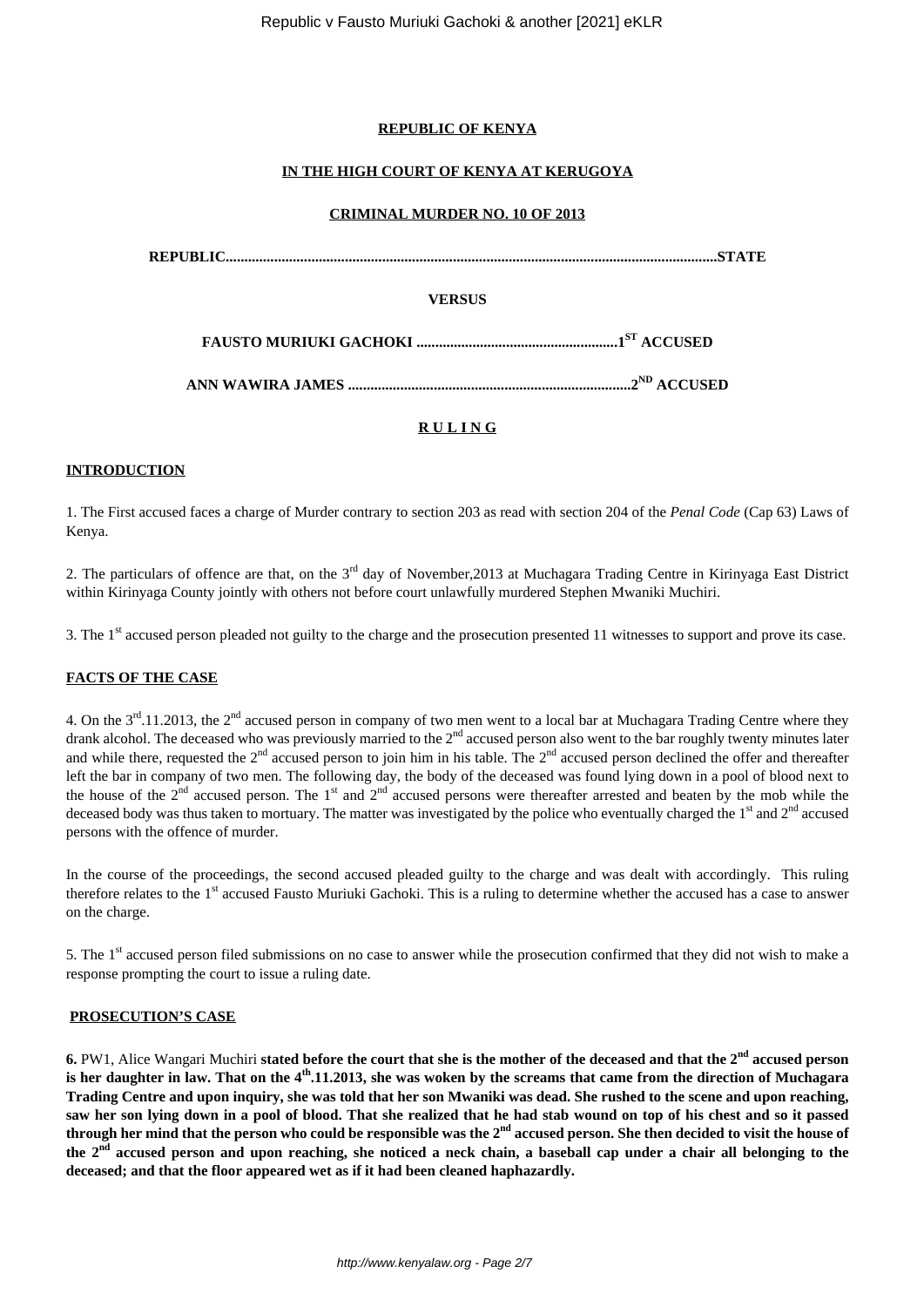**7. PW2, Joseph Muchiri Murige stated that the 2nd accused person was his daughter in law having married the deceased who was his son. That on the 4th.11.2013 at 6.00 a.m., a neighbour woke him up and accompanied him to Muchagara Trading Centre where upon he found his son (deceased) lying on the ground. He saw a stab wound on the right side of his neck shoulder joint and his clothes were soaked in blood. That the face of the deceased was covered by a T-shirt but nevertheless, he knew not the owner of the T-shirt. He then visited the house of the 2nd accused person and while there, saw a hat belonging to the deceased and the alleged murder weapon. He further informed court that, that was the day he first saw the 1 st accused person and that people did allege that the T-shirt that was used to cover the face of the deceased belonged to him.**

**8.** PW3, Isaak Kabengi Ndambiri informed court that he is the chief of Thumaita Location, Kirinyaga East Sub- County. He informed court that he knew both the accused persons and equally the deceased; and that on the material day, he received a call from the assistant chief Julius Gucho informing him of the incident at **Muchagara Trading Centre. That he decided to go to the scene and upon reaching, found a large crowd beating the two accused persons herein; at that time, he decided to call the O.C.S Kianyaga for reinforcement. That when the police arrived, he handed the body to them and then (together with police officers) proceeded to the house of the 2nd accused person upon which he saw a cap, a knife and presence of blood on the floor which the police scooped for further investigations.**

**9.** PW 4, Cyrus Kinyua Ndwiga stated that the he is the assistant chief of Thumaita Sub location and that on the material day, he received a call from the area chief, PW3 informing him that there was a dead body at Muchagara **Trading Centre; and that two people had been arrested by the public. That PW3 requested him to go assist him maintain some order and so upon reaching the scene, he saw a body lying down and the face was covered by a blue stripped T-shirt.**

10. PW 5, Zakaria Muruiki Murige did state that on the material day, while having gone to buy cigarettes, he received a call informing him to go identify a body that was lying near a butchery at **Muchagara Trading Centre**. Upon reaching, he saw that the body was covered with a T-shirt; he thus uncovered it and that many people came claiming that the said T-shirt belonged to the 1st accused person. At this point, people went to the home of the 1<sup>st</sup> accused person and then brought him to where the body was. He then decided to inform PW2 of what was happening.

**11.** PW 6, Patrick Kinyua Gichuki informed court that he operated a shop at **Muchagara Trading Centre and that the deceased was his cousin. That he saw PW2 and PW4 pass by his shop and after about thirty minutes, he heard screams and upon getting out to see wat was happening, he saw many people milling around. He did manage to see a body lying on the ground near the road and upon proper scrutiny, saw that it was covered with a T-shirt which was blue in colour with had white stripes. It's at this time that he recognized the deceased and equally realized that the T-shirt belonged to the 1st accused person since he had seen him many times in it. That during this time, the mob was thoroughly beating the accused persons and so the police were called in to normalize the situation.**

**12.** PW 7, JuliusWambugu Muchira stated that he is the assistant chief at Keriru Sub – Location and that he knew the accused persons and equally the deceased since they hailed from his area of jurisdiction. That on the material day while at home preparing to go to the office, he received a call from one Mugo, a resident of **Muchagara Trading Centre informing him that a body had been found near Murani butchery. He then proceeded to the scene and found a crowd seriously beating the accused persons; and further also saw the body of the deceased lying in a pool of blood. That he had an injury on the right side of the neck and was covered with a T-shirt on the head and neck. The T-shirt was blue with white stripes and that it belonged to the 1st accused person since he had seen him wear it on Sunday at the Muchagara Trading Centre and further that he had not seen any person with a similar T-shirt. After all that, he went to the house of the 2nd accused person and saw blood stains on the floor and a black baseball cap belonging to the deceased.**

13. PW8, Dr. Ndirangu Karomo testified that he did a post mortem on the body and thereafter formed an opinion that the cause of death was cardio pulmonary arrest caused by massive internal hemorrhage secondary to the injury (stab) wound. He then filled and signed the post mortem form and then proceeded to produce it before the court as an exhibit.

14. PW9, Dr. Joseph Thuo testified that, he worked as a psychiatrist at Embu County Referral Hospital and that on the 8th.11.2013, the D.C.I did present to him the two accused persons herein as murder suspects and so he was requested to examine their mental status. He found that both the accused persons were normal and intelligent to stand trial and so he proceeded to produce the report before the court.

15. PW10, Henry Kiptoo Sang testified that he is a government analyst based at the government chemist in Nairobi. He confirmed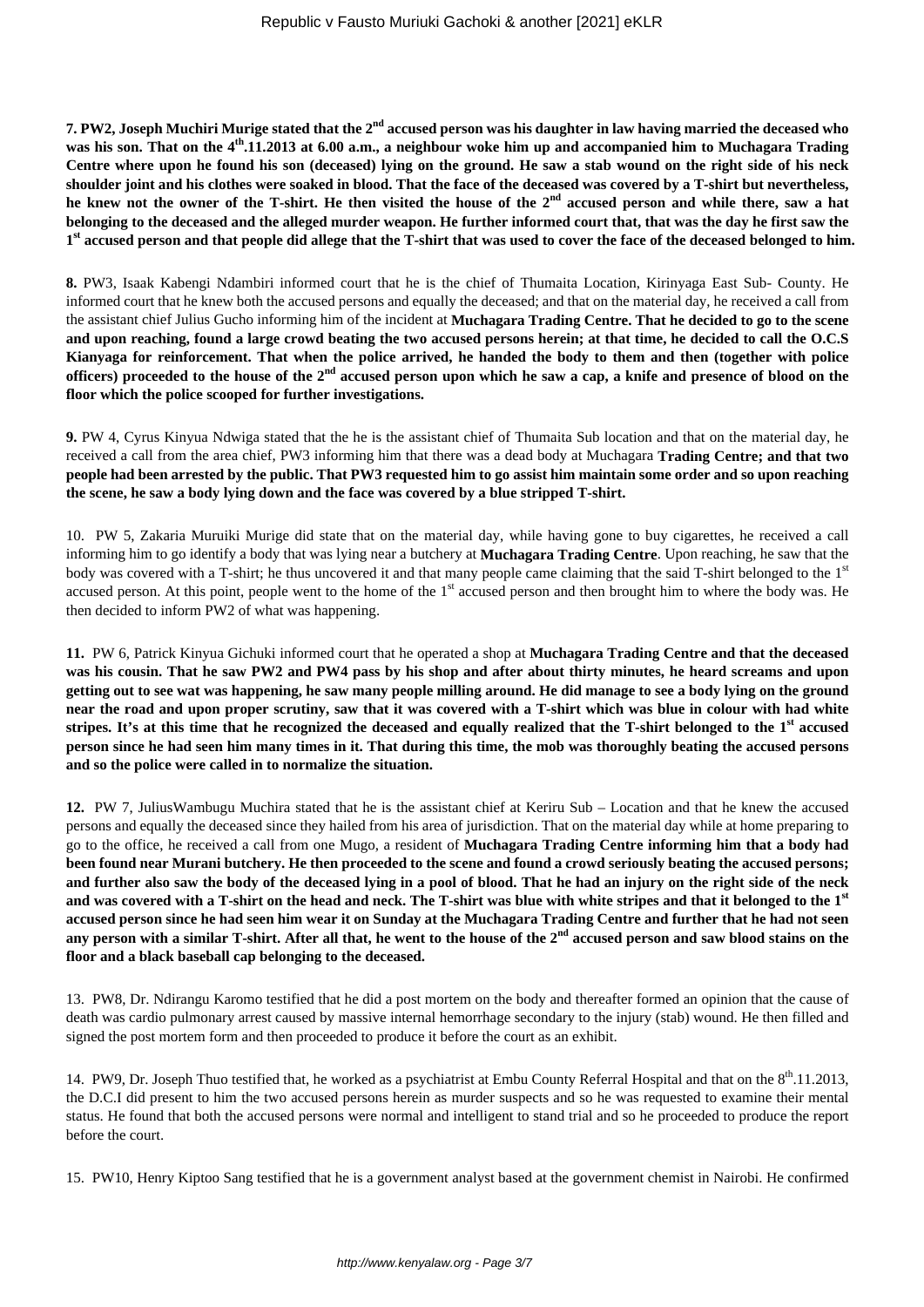that they received at their laboratory in Nairobi a knife, blood sample of the deceased, and that of the  $1<sup>st</sup>$  and  $2<sup>nd</sup>$  accused persons, a blue T-shirt and cotton gauze collected from the house of the  $2<sup>nd</sup>$  accused person upon which he was requested to examine the items and further analyse the D.N.A. and establish the relationship. That he found that the knife, shirt and the cotton gauze were stained with human blood. After conducting the analysis, he concluded that the D.N.A generated from the knife, shirt and cotton gauze all matched those of the deceased and therefore produced the same as an exhibit before the court.

**16.** PW 11, Martin Mwarabu did state that he used to work for the D.C.I but then exited to work at the presidency. That he was instructed to take over the investigations from the O.C. S C.I.P. Obonyo. That he was informed that a murder had happened at the **Muchagara Trading Centre and there were two suspects who had been seriously assaulted by the public; he proceeded to attend the post mortem conducted by PW8 at Kibugi Funeral Home where a post mortem was filled then handed over to him and then proceeded to charge the 1st and the 2nd persons in court.**

The prosecution closed its case after the testimony of PW11.

#### **DEFENCE SUBMISSION**

17. The defence submitted that the prosecution had failed to prove prima facie case against the 1<sup>st</sup> accused person to warrant him to be put on his defence.

18. That the 2<sup>nd</sup> accused did admit to having perpetrated the offence when the facts of the case were read unto her and she confirmed that they were correct.

19. That there was no evidence adduced by the prosecution pointing at the  $1<sup>st</sup>$  accused person or directing that the  $1<sup>st</sup>$  accused ever participated in any way in the murder of the deceased.

20. That the  $1<sup>st</sup>$  accused person was linked to the case simply because there was a T-shirt that the mob suspected to belong to him. And further that the description of the T-shirt left a lot to be desired since the same was not properly and specifically described it being a serious murder exhibit; further that, the same T-shirt was never subjected to any analysis to determine its owner.

21. That the mere evidence that a T-shirt was at the scene of the crime that resembles the one the 1<sup>st</sup> accused wore with no conclusive evidence was dangerous.

22. Having considered the prosecution's evidence and the submissions, the main issue for consideration is whether the prosecution have discharged the burden of establishing a prima facie case to warrant this court to call upon him to give his defence.

## **ANALYSIS AND DETERMINATION**

23. In criminal trials, the burden of proof is always on the prosecution; a trial court is therefore enjoined by law to determine whether at the conclusion of the prosecution case there exists a *prima facie* case against the accused. **Lord Parder C.J** in the case of **Sanjil Chattai v The State [1985] 39 WLR 925** stated thus:

"A submission that there is no case to answer may properly be made and upheld:

(a) When there has been no evidence adduced by the prosecution to prove an essential element in the alleged offence.

(b) When the evidence adduced by the prosecution has been so discredited that no reasonable tribunal could safely convict on it."

24. In **Bhatt v Republic [1957] EA 332 – 334 & 335** to define what constitutes a prima facie case. The court of Appeal of Eastern Africa stated thus:

"Remembering that the legal onus is always on the prosecution to prove its case beyond reasonable doubt, we cannot agree that a prima facie case is made out if, at the close of the prosecution case, the case is merely one which on fully consideration might possibly be thought sufficient to sustain a conviction.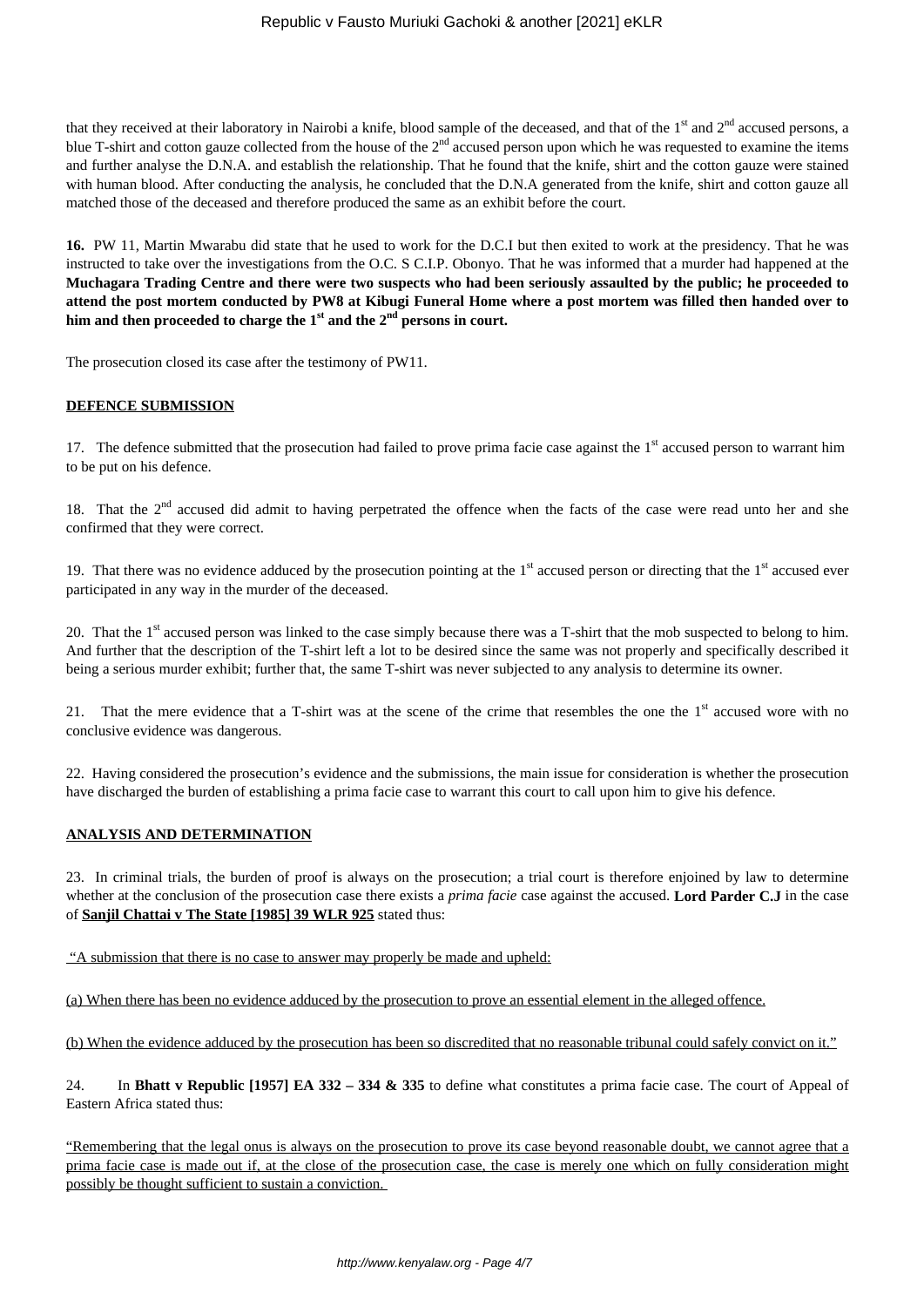This is perilously near suggesting that the court would not be prepared to convict if no defence is made, but rather hopes the defence will fill the gaps in the prosecution case.

Nor can we agree that the question whether there is a case to answer depends only on whether there is some evidence irrespective of its credibility or weight, sufficient to put the accused on his defence.

A mere scintilla of evidence can never be enough, nor can any amount of worthless discredited evidence."

25. In the same breadth, **Udoma JSC** of Nigeria Supreme Court in the case of **Daboh & Another v State [1977] 5SC 122 at 129** discussed the issue when a no case submission may be upheld in the following passage:

"Before, however embarking upon such exercise, it is perhaps expedient here to observe that it is a well-known rule of criminal practice, that on a criminal trial at the close of the case for the prosecution, a submission of no prima facie case to answer made on behalf of an accused person postulates one of the two things or both of them at once:

Firstly, such a submission postulates that there has been throughout the trial no legally admissible evidence at all against the accused person on behalf of whom submissions has been made linking him in any way with the commission of the offence with which he has been charged which could necessitate his being called upon for his defence.

Secondly,….that whatever evidence there was which might have linked the accused person with the offence has been so discredited that no reasonable court can be called upon to act on it as establishing criminal guilt in the accused person concerned; and in the case of a trial by jury that the case ought therefore to be withdrawn from the jury and ought not to go to them for a verdict.

26. Therefore, when a submission of no prima facie case is made on behalf of an accused person, the trial court is not thereby called upon at that stage to express any opinion before it. The court is only called upon to take note and to rule accordingly that there is before the court no legally admissible evidence linking the accused person with the commission of the offence with which he is charged.

27. If the submission is based on the discredited evidence, such discredit must be apparent on the fact of the record. If such is not the case, then the submission is bound to fail."

28. **Section 203** of the **Penal Code (Chapter 63 of the Laws of Kenya)** defines the offence of murder and requires proof of the following ingredients if the offence of murder is to be established:

i. malice aforethought on the part of the accused,

ii. death of the deceased,

iii. the cause of the death by an unlawful act or omission on the part of the accused.

29. The prosecution proved the death of the deceased through evidence of PW8 who identified the body of the deceased for postmortem purposes; PW8 produced the post mortem report confirming the death of the deceased herein.

30. The second ingredient is whether the accused committed the unlawful act or omission which caused the death of the deceased. The deceased according to PW8, Dr. Karomo who performed post mortem on the deceased formed an opinion that the cause of death was cardio pulmonary arrest caused by massive internal hemorrhage secondary to the injury (stab) wound. On the court record notes on page 187 Line 6 that:

…. secondary to the injury (stab wound) ….and further, page 189 Line 8…. there was no other injury other than the one I have indicated.

31. This therefore denotes the fact that the deceased herein did succumb to the injury inflicted by the stab injury. In the absence of any evidence showing that the deceased died of some other causes different from the stab wound, it is reasonable to draw an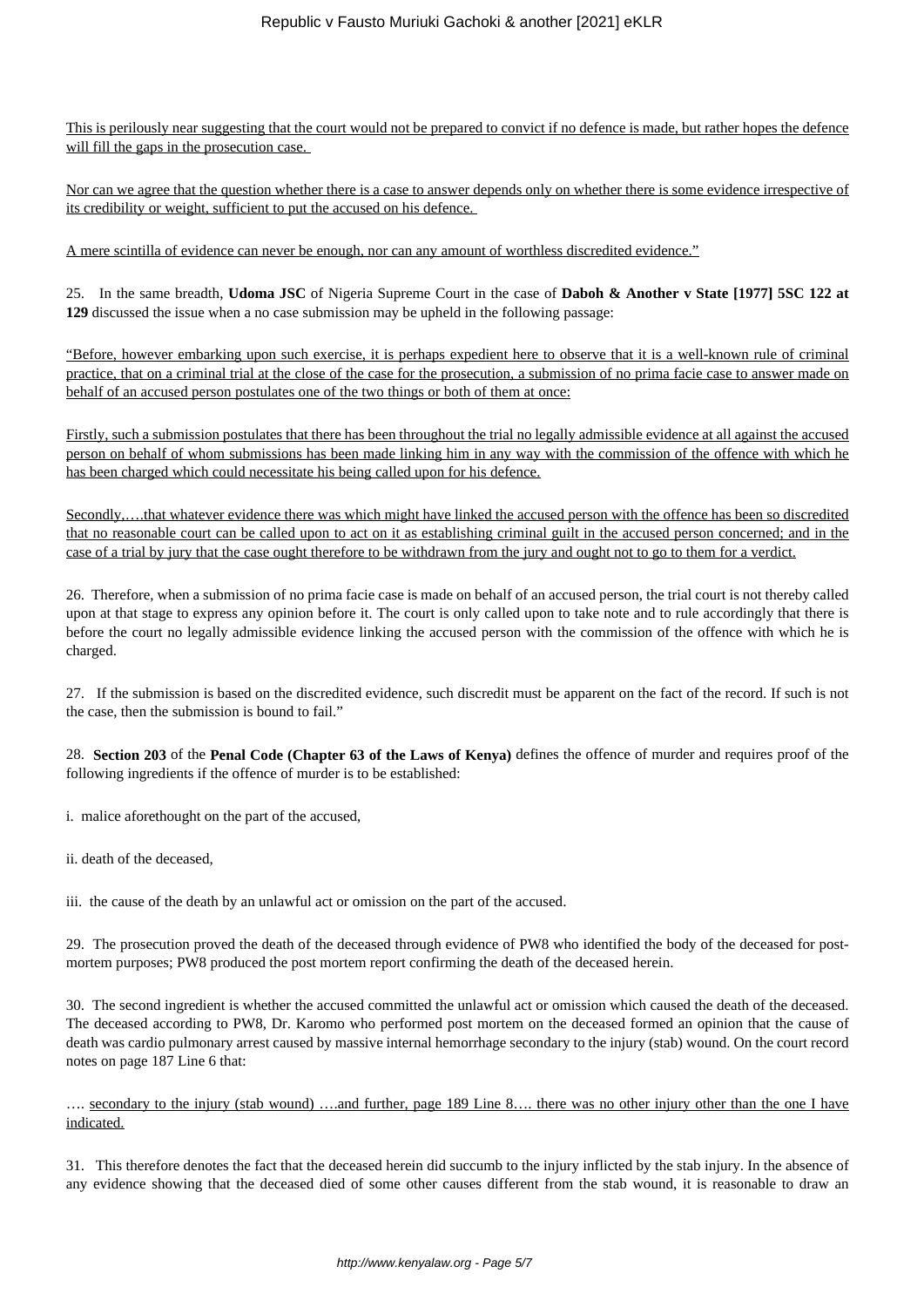inference that he died as a result of the bodily harm inflicted on the  $3<sup>rd</sup>$ .11.2013 which from the court record, has already been admitted to by the  $2<sup>nd</sup>$  accused person.

32. This court must work with the evidence provided. The evidence provided to this court is incapable of assisting this court to make a finding that the case for the prosecution warrants the 1<sup>st</sup> accused to be put on his defence. Defence cannot be expected to fill in the gaps for the prosecution's case.

## 33. **In Public Prosecution vs. Zainal Abidin B. Maidin & Another** court stated that:

*"It is also worthwhile adding that the defence ought not to be called merely to clear or clarify doubts…... It is the duty of the Prosecution to prove the charge against the accused beyond reasonable doubt and the court is not entitled merely for the sake of the joy of asking for an explanation or the gratification of knowing what the accused have got to say about the prosecution evidence to rule that there is a case for the accused to answer."*

34. This recognizes the constitutional right of an accused person to be presumed innocent until proven guilty. The right to fair trial under Article 50 of the Constitution gives an accused person the right not to give incriminating evidence and the right to remain silent. It is well settled that the legal burden of proof in criminal matters never leaves the prosecution's backyard. In the case of **H.L. (E) Woolmington -v- DPP 1935 AC 462 PP 481** held as follows on the law on legal burden of proof in criminal matters-

"Throughout the web of the English criminal law one golden thread is always to be seen, that is, the duty of the prosecution to prove the prisoner's guilt…………... no matter where the trial, the principle that the prosecution must prove the guilt of the prisoner is part of the common law of England and no attempt to whittle it down can be entertained.

35. The prosecution called eleven (11) witnesses none of whom witnessed the killing of the deceased. The investigation officer brought the  $1<sup>st</sup>$  accused to court simply because the members of the public suspected him, that the he was last seen with the  $2<sup>nd</sup>$ accused person and further that the T-shirt that was used to cover the deceased allegedly belonged to him. It was upon the investigating officer to conduct investigations to determine whether that suspicion was based on evidence that could support a conviction. Suspicion no matter how strong can never form a basis of convicting an accused person. There was no evidence tabled by the prosecution pointing a finger at first accused as having committed the murder.

36. The prosecution lay capital on an alleged T-shirt found on the deceased and the fact that the  $2<sup>nd</sup>$  accused person had been seen with the 1<sup>st</sup> accused person prior to the murder of the deceased. There was no evidence adduced before this court to connect this Tshirt to the 1<sup>st</sup> accused person and further to the death of the deceased. No witness was called to positively identify the T-shirt as belonging to the 1<sup>st</sup> accused. Identification by its colours is insufficient. There can be several other T-shirts with the same colours. The evidence of the T-shirt is insufficient to prove the guilty of the accused.

## **CONCLUSION**

37. In my considered view the evidence tendered by the prosecution abounds several doubts and in light of this:

i. The prosecution has failed to establish a *prima facie* case warranting the accused to be called upon to defend himself.

ii. The  $1<sup>st</sup>$  accused has no case to answer.

iii. I acquit the 1<sup>st</sup> accused under **Section 306(1) of the Criminal Procedure Code**. He be set at liberty unless otherwise lawfully held.

## **DATED, SIGNED AND DELIVERED AT CHUKA THIS 16TH DAY OF DECEMBER 2021.**

## **L.W. GITARI**

## **JUDGE**